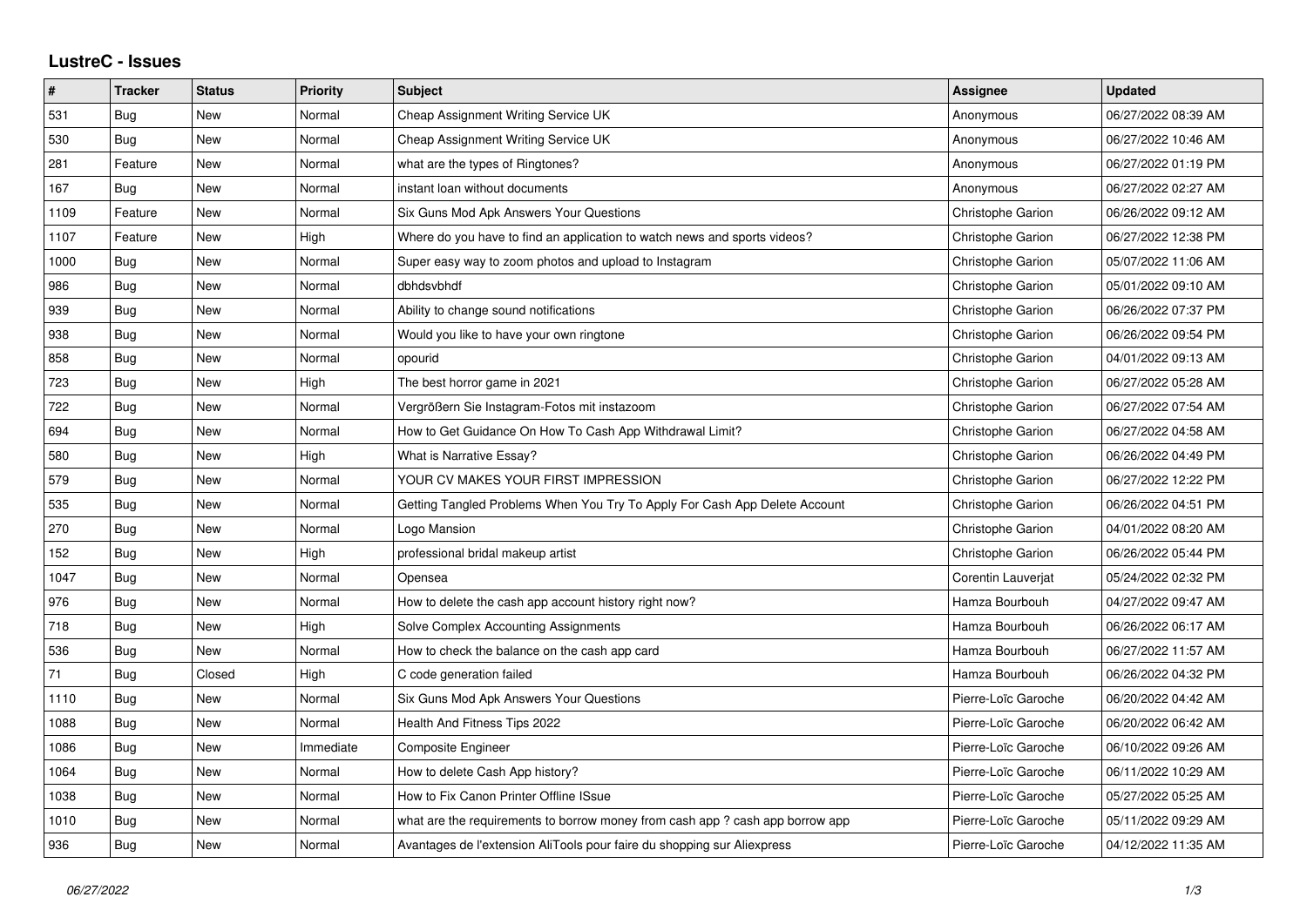| $\pmb{\#}$ | <b>Tracker</b> | <b>Status</b> | <b>Priority</b> | <b>Subject</b>                                                                       | <b>Assignee</b>     | <b>Updated</b>      |
|------------|----------------|---------------|-----------------|--------------------------------------------------------------------------------------|---------------------|---------------------|
| 867        | Bug            | New           | Low             | cheap Yeezys                                                                         | Pierre-Loïc Garoche | 04/01/2022 09:12 AM |
| 837        | Bug            | <b>New</b>    | Normal          | To Create An Instagram Story                                                         | Pierre-Loïc Garoche | 04/01/2022 08:58 AM |
| 829        | Bug            | New           | Normal          | Write My Dissertation For Me UK                                                      | Pierre-Loïc Garoche | 06/26/2022 04:13 AM |
| 814        | Bug            | New           | Normal          | Stage Fright Cure                                                                    | Pierre-Loïc Garoche | 06/26/2022 07:04 AM |
| 759        | Bug            | New           | Normal          | Canon IJ Network Tool                                                                | Pierre-Loïc Garoche | 06/26/2022 01:17 PM |
| 713        | <b>Bug</b>     | New           | High            | Why Cupcake 2048 is a addictive game?                                                | Pierre-Loïc Garoche | 04/01/2022 09:34 AM |
| 707        | Bug            | New           | Normal          | Why Accounting Assignments Are Beneficial For The Students?                          | Pierre-Loïc Garoche | 06/24/2022 09:16 PM |
| 685        | <b>Bug</b>     | New           | Low             | youtube thumbnail downloader                                                         | Pierre-Loïc Garoche | 06/27/2022 09:30 AM |
| 674        | Bug            | New           | Normal          | The best game in 2021                                                                | Pierre-Loïc Garoche | 06/26/2022 03:10 PM |
| 671        | Bug            | New           | Normal          | Hot games                                                                            | Pierre-Loïc Garoche | 06/27/2022 07:40 AM |
| 606        | Feature        | <b>New</b>    | Normal          | Play unblocked cookie crush 3                                                        | Pierre-Loïc Garoche | 06/27/2022 08:45 AM |
| 602        | Bug            | New           | Normal          | Best Essay Writing Service UK                                                        | Pierre-Loïc Garoche | 06/26/2022 12:16 AM |
| 601        | <b>Bug</b>     | New           | Normal          | Best Essay Writing Service UK                                                        | Pierre-Loïc Garoche | 06/26/2022 04:23 PM |
| 571        | Bug            | New           | Normal          | How may the Cash app dispute your trade?                                             | Pierre-Loïc Garoche | 06/26/2022 10:48 PM |
| 570        | Bug            | New           | Normal          | What is Sutton bank cash app customer service phone number?                          | Pierre-Loïc Garoche | 06/26/2022 07:49 AM |
| 569        | <b>Bug</b>     | New           | Normal          | What is the incoming and outgoing mail server for Outlook IMAP settings?             | Pierre-Loïc Garoche | 06/27/2022 02:29 AM |
| 534        | Bug            | New           | Normal          | Know how to initiate cash app refund by contacting the technical team                | Pierre-Loïc Garoche | 06/27/2022 05:06 AM |
| 523        | <b>Bug</b>     | New           | Normal          | What Is The Right Google Account Recovery Aid To Regain Account Access?              | Pierre-Loïc Garoche | 06/27/2022 04:56 AM |
| 501        | <b>Bug</b>     | New           | Normal          | How Do I Annihilate Cash App Transfer Failed Problems Effectively                    | Pierre-Loïc Garoche | 06/27/2022 12:36 PM |
| 500        | Bug            | New           | Normal          | Simply contact the technical team, to find the solution to cash app refund problems. | Pierre-Loïc Garoche | 06/27/2022 12:15 PM |
| 224        | Feature        | New           | Normal          | Instant Personal Loan                                                                | Pierre-Loïc Garoche | 06/26/2022 11:33 PM |
| 188        | Bug            | <b>New</b>    | Normal          | Why are university students buying assignments online?                               | Pierre-Loïc Garoche | 06/27/2022 06:19 AM |
| 96         | <b>Bug</b>     | Resolved      | High            | Lustrec installation failed                                                          | Pierre-Loïc Garoche | 04/01/2022 08:11 AM |
| 93         | <b>Bug</b>     | Closed        | High            | C code generation ERROR when node is stateless                                       | Pierre-Loïc Garoche | 06/27/2022 10:33 AM |
| 92         | <b>Bug</b>     | New           | High            | expression should have been normalized in EMF backend                                | Pierre-Loïc Garoche | 06/27/2022 07:59 AM |
| 91         | <b>Bug</b>     | Closed        | High            | Json of EMF backend is broken for array access                                       | Pierre-Loïc Garoche | 06/27/2022 10:10 AM |
| 90         | <b>Bug</b>     | Closed        | High            | Lustrec error is unreadable                                                          | Pierre-Loïc Garoche | 06/26/2022 10:08 PM |
| 89         | <b>Bug</b>     | Closed        | Normal          | EMF backend failed                                                                   | Pierre-Loïc Garoche | 06/27/2022 09:09 AM |
| 88         | Bug            | New           | Normal          | kind2 output: When for node arguments                                                | Pierre-Loïc Garoche | 06/26/2022 01:11 PM |
| 87         | Bug            | Closed        | Normal          | kind2 output: merge                                                                  | Pierre-Loïc Garoche | 04/01/2022 08:03 AM |
| 86         | Bug            | Closed        | Immediate       | lustrev ne se termine pas                                                            | Pierre-Loïc Garoche | 04/01/2022 08:03 AM |
| 85         | Bug            | Closed        | Normal          | lustrev failed                                                                       | Pierre-Loïc Garoche | 06/27/2022 12:44 PM |
| 84         | Bug            | Closed        | Normal          | kind2 output : "real when true(_isEnabled_clock)" => "real"                          | Pierre-Loïc Garoche | 04/01/2022 08:03 AM |